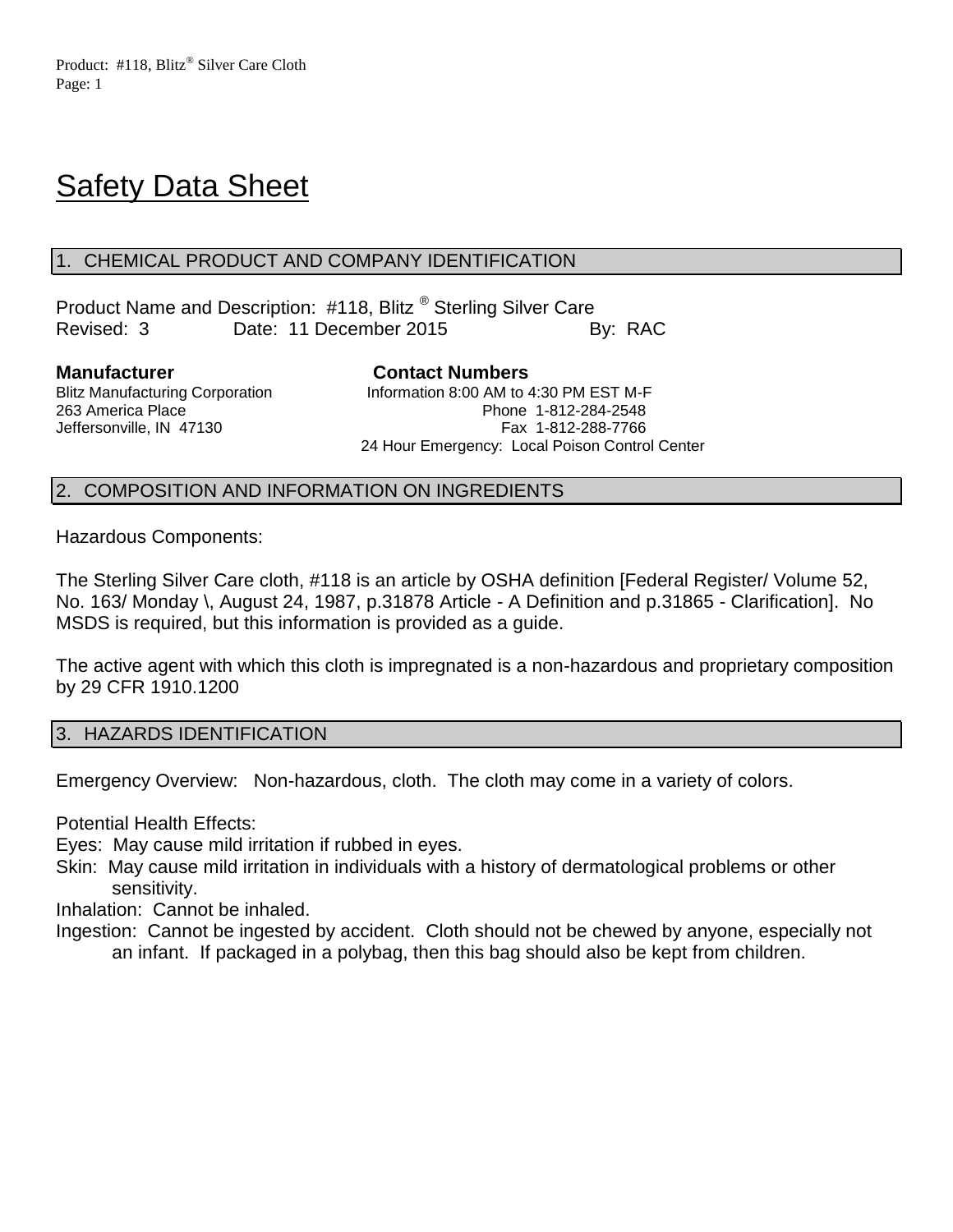#### 4. FIRST AID MEASURES

- Eyes: Flush gently with potable water for 10-15 minutes. If redness persists, see a physician or ophthalmologist.
- Skin: Wash skin with water and, if necessary, a mild dermatological soap. If redness develops seek a physician or dermatologist.

Inhalation: Cannot be inhaled.

Ingestion: Contact physician immediately, especially if an infant is involved.

## 5. FIRE FIGHTING MEASURES

Flash point: >212 F. Extinguishing media: Whatever surrounding fire requires. Special fire fighting procedures: as with any cloth Fire and explosion hazard: none. Combustion products: steam (water) and carbon dioxide.

## 6. ACCIDENTAL RELEASE MEASURES

Dispose of in a sanitary manner. Packaging may be recyclable in your area.

### 7. HANDLING AND STORAGE

Keep stored in a cool, dry place. Keep out of reach of children.

## 8. EXPOSURE CONTROL AND PERSONSAL PROTECTION

Gloves can be worn. Some blackness may occur when metal is rubbed. This may not wash out of some fabrics.

## 9. PHYSICAL AND CHEMICAL PROPERTIES

Appearance: cloth (color varies) and may be packaged in polybag, carton, or envelope, or customized by other means.

Odor: none. Specific gravity: N/A Boiling point: N/A Freeze point: N/A Solubility in water: not recommended pH: N/A